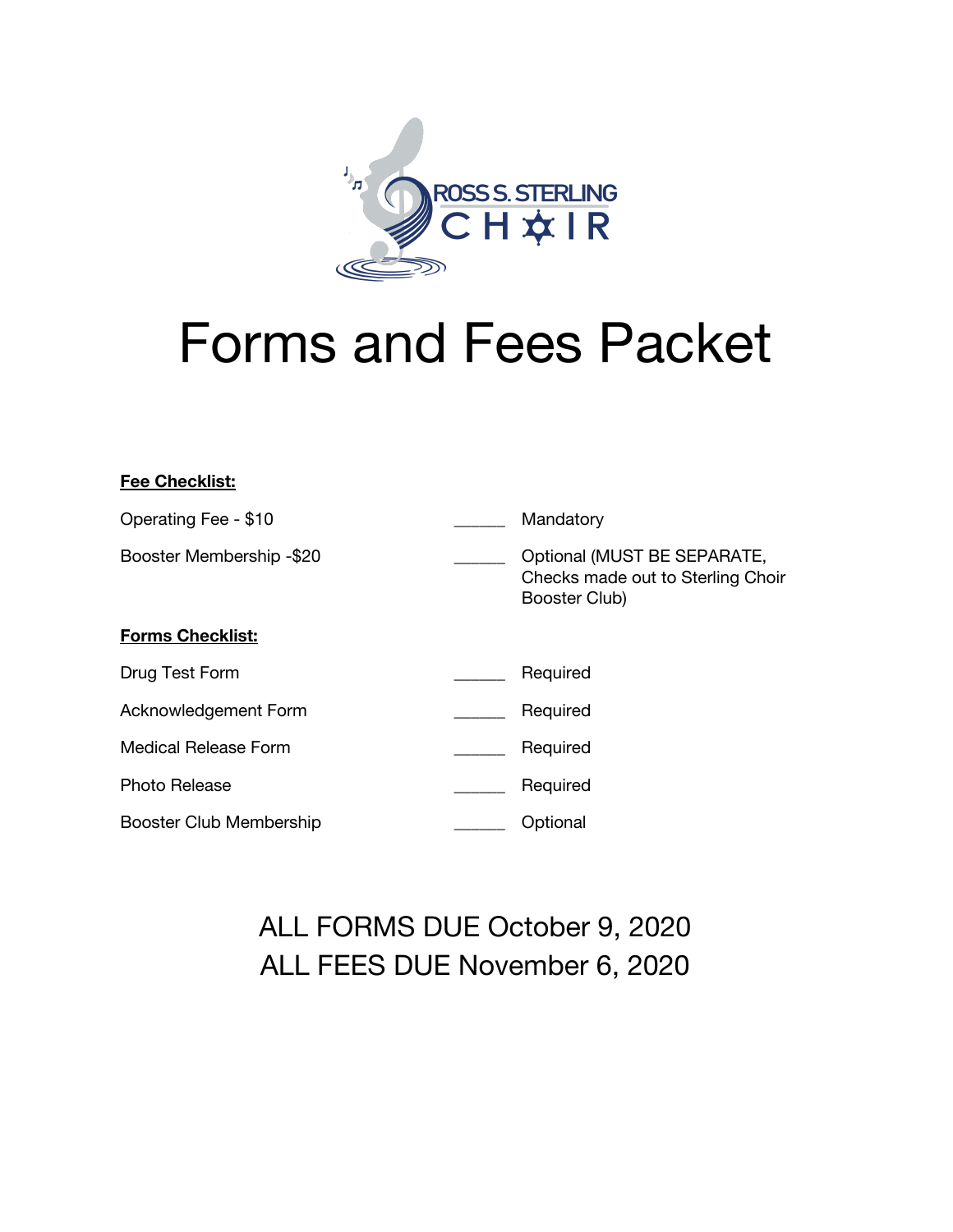## Goose Creek Consolidated Independent School District Student and Parent/Guardian Consent to Random Drug Testing

| $\cup$ . Let $\cup$ $\sim$                                                  |        |  |                                                |       |                  | Saident m |
|-----------------------------------------------------------------------------|--------|--|------------------------------------------------|-------|------------------|-----------|
|                                                                             |        |  |                                                | Cruie | Cender           | Number    |
| Print Stadent's Name                                                        |        |  |                                                | Level |                  |           |
|                                                                             |        |  |                                                |       | Telephone Number |           |
| Nurse of Parent Guardian                                                    |        |  |                                                |       |                  |           |
|                                                                             |        |  |                                                |       |                  |           |
|                                                                             |        |  |                                                |       |                  |           |
|                                                                             |        |  |                                                |       |                  |           |
|                                                                             |        |  |                                                |       |                  |           |
|                                                                             |        |  |                                                |       |                  |           |
| Please list any/all extracurricular activities you intend to participate in | Yes No |  | (if yes, please complete following items below |       |                  |           |
| Applying for a Parking Permit? (please circle)                              |        |  | Student's Driver's License Number              |       |                  |           |
| Parking Permist (Office use only)                                           |        |  |                                                |       |                  |           |
|                                                                             |        |  | Automobile Insurince Policy Number             |       |                  |           |

Participation in extracurricular activities and/or parking on campus in Goose Creek Consolidated Independent School District is a privilege. These students carry a responsibility to themselves, their fellow students, their parents, and their school to set the highest possible examples of conduct, which includes avoiding the use of illegal drugs, performance-enhancing drugs, and/or alcohol. Each student who participates in extracurricular activities and/or parking permit privileges shall be provided with written information regarding the District's random drug testing procedures and a Student and Parent/Guardian Consent to Random Drug Testing form, which shall be read, signed, and dated by the student and/or person otherwise in lawful control of the student. No student shall be allowed to practice or participate in any extracurricular activities and/or parking permit privileges until the Student and Parent/Guardian Consent to Random Drug Testing form is properly signed and returned.

I understand after having read the information regarding the District's random drug testing, that, out of care for my health and safety and that of other students, the District will enforce the rules applying to the use of illegal drugs, performance-enhancing drugs, and/or alcohol. If I choose to violate the random drug testing policy any time while I am involved in any activity, including in-season and off-season activities, and/or parking permit privileges, I understand upon determination of that violation, I will be subject to restrictions as outlined in the random drug testing policy.  $\sqrt{a}$ 

| __<br>Student Signature |  |
|-------------------------|--|
|                         |  |
|                         |  |

I have read and understand the District's random drug testing policy. As the parent and/or person otherwise in lawful control of the above-named student, I desire that he/she participate in the extracurricular activities and/or parking permit privileges of the District, as a condition of this voluntary participation agree to be subject to the terms of the random drug testing procedures. I accept the method of obtaining urine samples, testing and analysis of such specimens, and all other aspects of the program. I further agree and consent to the disclosure if the sampling, testing, results, and restrictions as provided in this program.

|                           | nara<br>. |
|---------------------------|-----------|
|                           |           |
| Parent/Guardian Signature |           |
| _______                   |           |

White Copy: School Yellow Copy: Parent, Sudent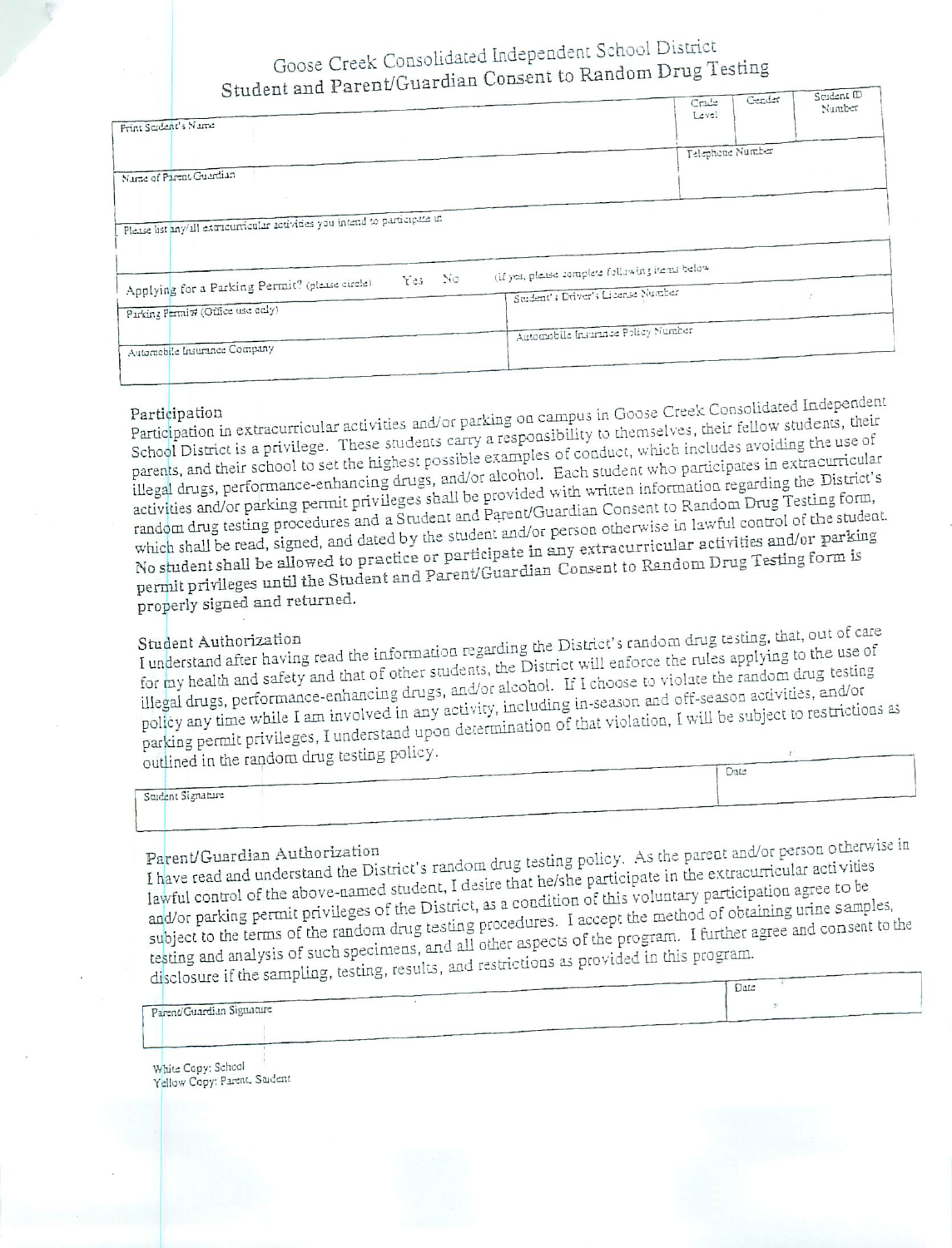## **Sterling Choir Handbook Acknowledgement Form**

**The RSS Choir Handbook can be found online at Rangerchoir.com \_\_\_\_\_\_\_\_\_\_\_\_\_\_\_\_\_\_\_\_\_\_\_\_\_\_\_\_\_\_\_\_\_\_\_\_\_\_\_\_\_\_\_\_\_\_\_\_\_\_\_\_\_\_\_\_\_\_\_\_\_\_\_\_\_\_\_\_\_\_\_\_\_\_\_\_\_\_**

(Please check one of the following)

- \_\_\_\_\_\_\_ I will read the Choir Handbook online.
- **The Leville Studie is a large vertex** a hard copy of the Choir Handbook.

### **Mandatory Choir Fees**

**\_\_\_\_\_\_\_\_\_\_\_\_\_\_\_\_\_\_\_\_\_\_\_\_\_\_\_\_\_\_\_\_\_\_\_\_\_\_\_\_\_\_\_\_\_\_\_\_\_\_\_\_\_\_\_\_\_\_\_\_\_\_\_\_\_\_\_\_\_\_\_\_\_\_\_\_\_\_**

**\$10** Operating Fee (t-shirt, music, etc.)

**We have read the contents of the handbook and understand all policies stated within.**

**\_\_\_\_\_\_\_\_\_\_\_\_\_\_\_\_\_\_\_\_\_\_\_\_\_\_\_\_\_\_\_\_\_\_\_ \_\_\_\_\_\_\_\_\_\_\_\_\_\_\_\_\_\_\_\_\_\_\_\_\_\_\_\_\_\_\_\_\_\_\_**

**\_\_\_\_\_\_\_\_\_\_\_\_\_\_\_\_\_\_\_\_\_\_\_\_\_\_\_\_\_\_\_\_\_\_\_ \_\_\_\_\_\_\_\_\_\_\_\_\_\_\_\_\_\_\_\_\_\_\_\_\_\_\_\_\_\_\_\_\_\_\_**

**\_\_\_\_\_\_\_\_\_\_\_\_\_\_\_\_\_\_\_\_\_\_\_\_\_\_\_\_\_\_\_\_\_\_\_ \_\_\_\_\_\_\_\_\_\_\_\_\_\_\_\_\_\_\_\_\_\_\_\_\_\_\_\_\_\_\_\_\_\_\_**

Printed Name of Student Printed Name of Family Representative

Signature of Student Signature of Family Representative

Date **Date** Date **Date**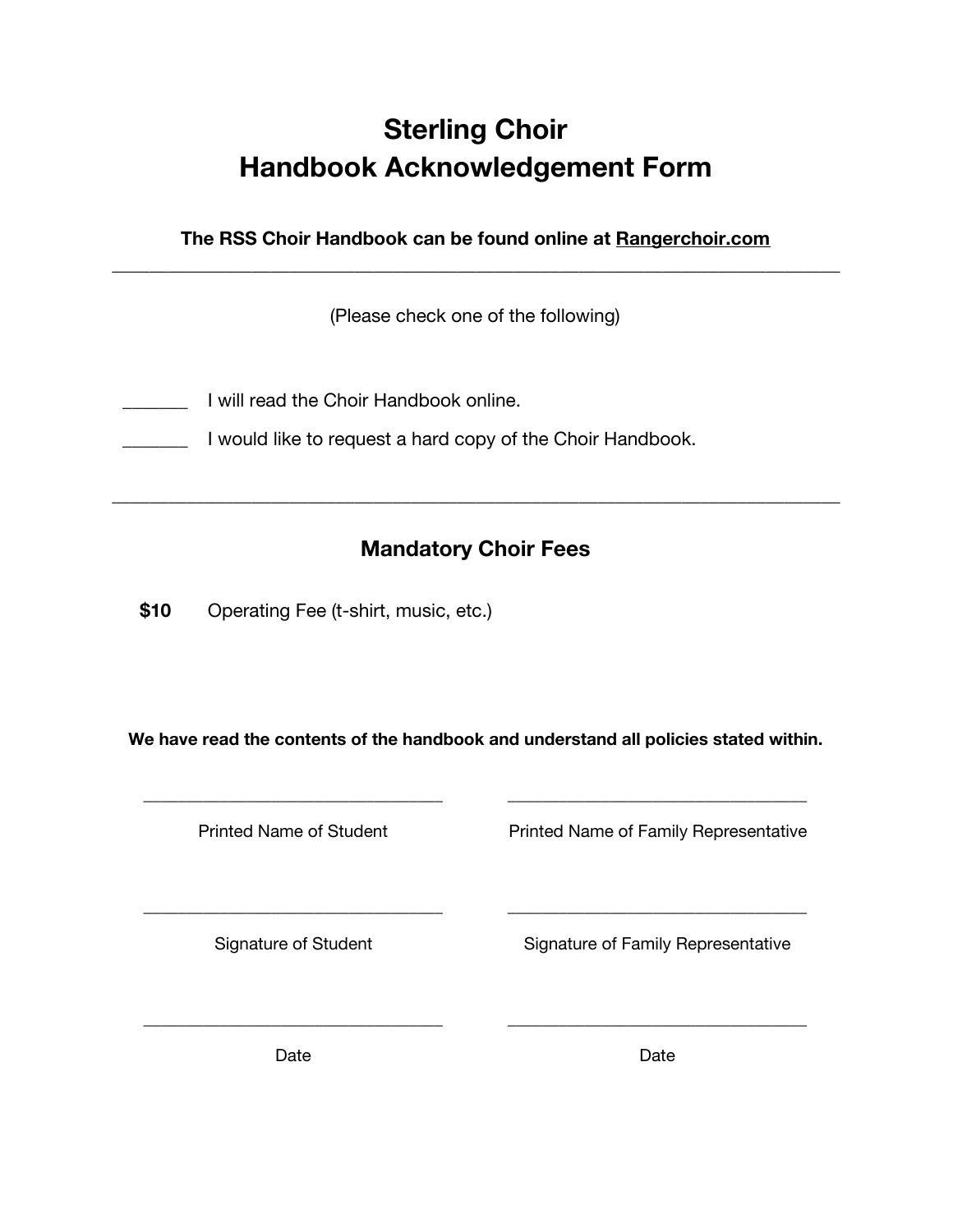## Ross S. Sterling Choir Student Information/Medical Release 2020-2021

| Family                                                                                                                                                                                                                                                   |                                                                                                                                                                                                                     |  |  |  |
|----------------------------------------------------------------------------------------------------------------------------------------------------------------------------------------------------------------------------------------------------------|---------------------------------------------------------------------------------------------------------------------------------------------------------------------------------------------------------------------|--|--|--|
| Need a translator? Please indicate language:                                                                                                                                                                                                             |                                                                                                                                                                                                                     |  |  |  |
| <b>Student health information</b><br>Allergies:                                                                                                                                                                                                          |                                                                                                                                                                                                                     |  |  |  |
|                                                                                                                                                                                                                                                          |                                                                                                                                                                                                                     |  |  |  |
|                                                                                                                                                                                                                                                          |                                                                                                                                                                                                                     |  |  |  |
| In Case of Emergency (Alternate contact to parent/guardian)                                                                                                                                                                                              |                                                                                                                                                                                                                     |  |  |  |
|                                                                                                                                                                                                                                                          |                                                                                                                                                                                                                     |  |  |  |
|                                                                                                                                                                                                                                                          |                                                                                                                                                                                                                     |  |  |  |
|                                                                                                                                                                                                                                                          |                                                                                                                                                                                                                     |  |  |  |
| I verify that all information on this document is true and accurate to the best of my abilities.<br>orchestra event. Such treatment will only be administered by a medical professional. We agree to<br>Student Signature: Management Student Signature: | Authorization is hereby given for administration of any medical treatment deemed necessary during any<br>accept responsibility for all doctor, hospital, and medical expenses incurred during Orchestra activities. |  |  |  |

Parent Signature:\_\_\_\_\_\_\_\_\_\_\_\_\_\_\_\_\_\_\_\_\_\_\_\_\_\_\_\_\_\_\_\_\_\_\_\_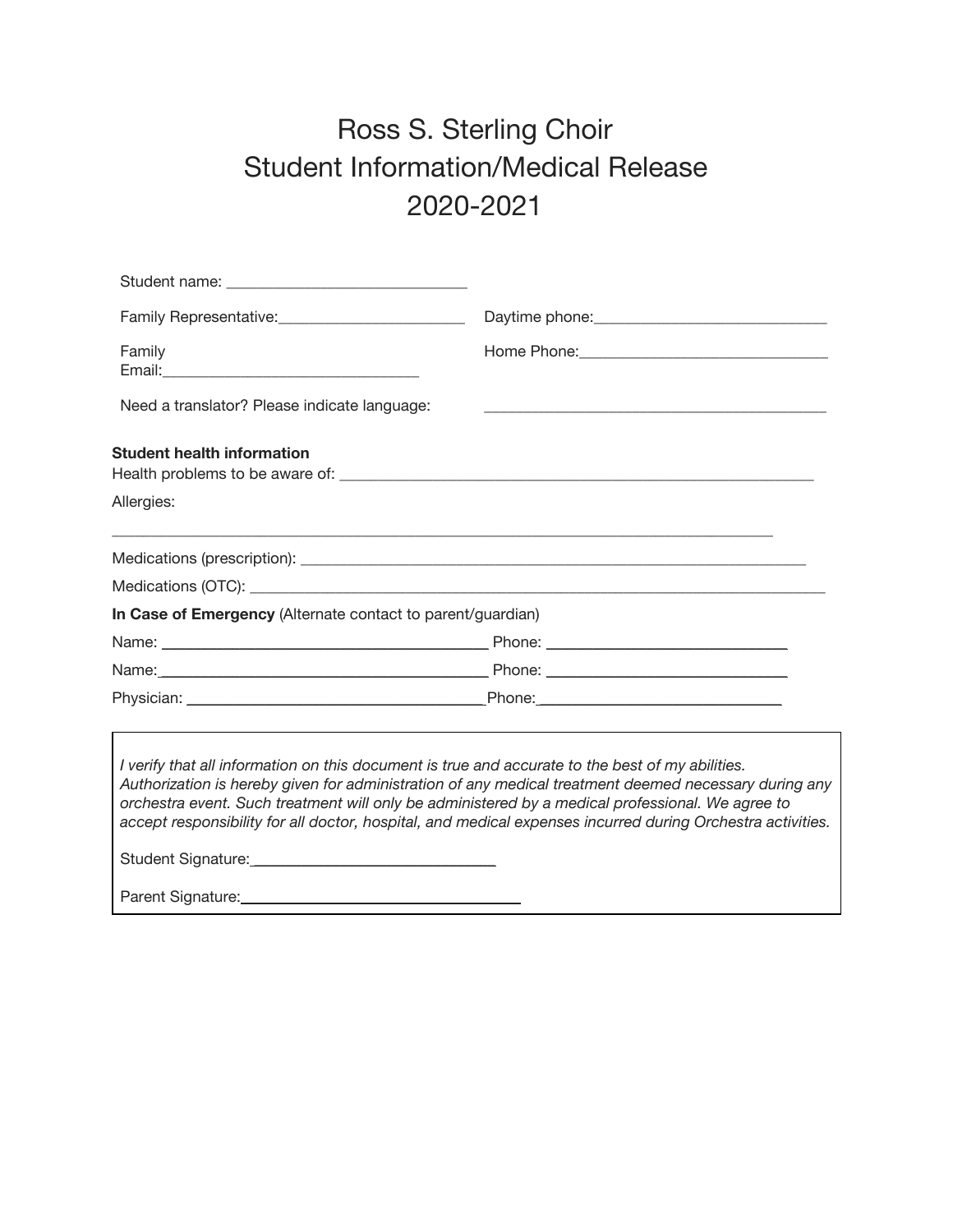#### GOOSE CREEK CONSOLIDATED INDEPENDENT SCHOOL DISTRICT *Baytown, Texas*

## PHOTO RELEASE FORM

The Goose Creek Consolidated Independent School District has my consent to make (or authorize the making of) a photograph or videotape of my child for any lawful purpose without further notice to me (§26.009 of the Texas Education Code). I also give the District my consent to record (or authorize the recording of) my child's voice without further notice to me.

I also agree to hold harmless the Goose Creek CISD (including its Board of Trustees, agents, officers, employees, contractors, attorneys, and others representing the District) from any claims or causes of action directly or indirectly related to photographing, videotaping, or audio-taping of my child.

I do hereby waive all residual rights or claims, monetary or otherwise, that might arise as a result of any lawful use of the above-described material and do hereby grant permission for the use of such material for any lawful purpose.

Please check and sign below:

Yes, my child may be photographed, videotaped, or audio-taped.

Printed Name of Student

School

Signature of Family Representative

\_\_\_\_\_\_\_\_\_\_\_\_\_\_\_\_\_\_\_\_\_\_\_\_\_\_\_\_\_\_\_\_\_\_\_

\_\_\_\_\_\_\_\_\_\_\_\_\_\_\_\_\_\_\_\_\_\_\_\_\_\_\_\_\_\_\_\_\_\_\_

\_\_\_\_\_\_\_\_\_\_\_\_\_\_\_\_\_\_\_\_\_\_\_\_\_\_\_\_\_\_\_\_\_\_\_

\_\_\_\_\_\_\_\_\_\_\_\_\_\_\_\_\_\_\_\_\_\_\_\_\_\_\_\_\_\_\_\_\_\_\_

**Date**